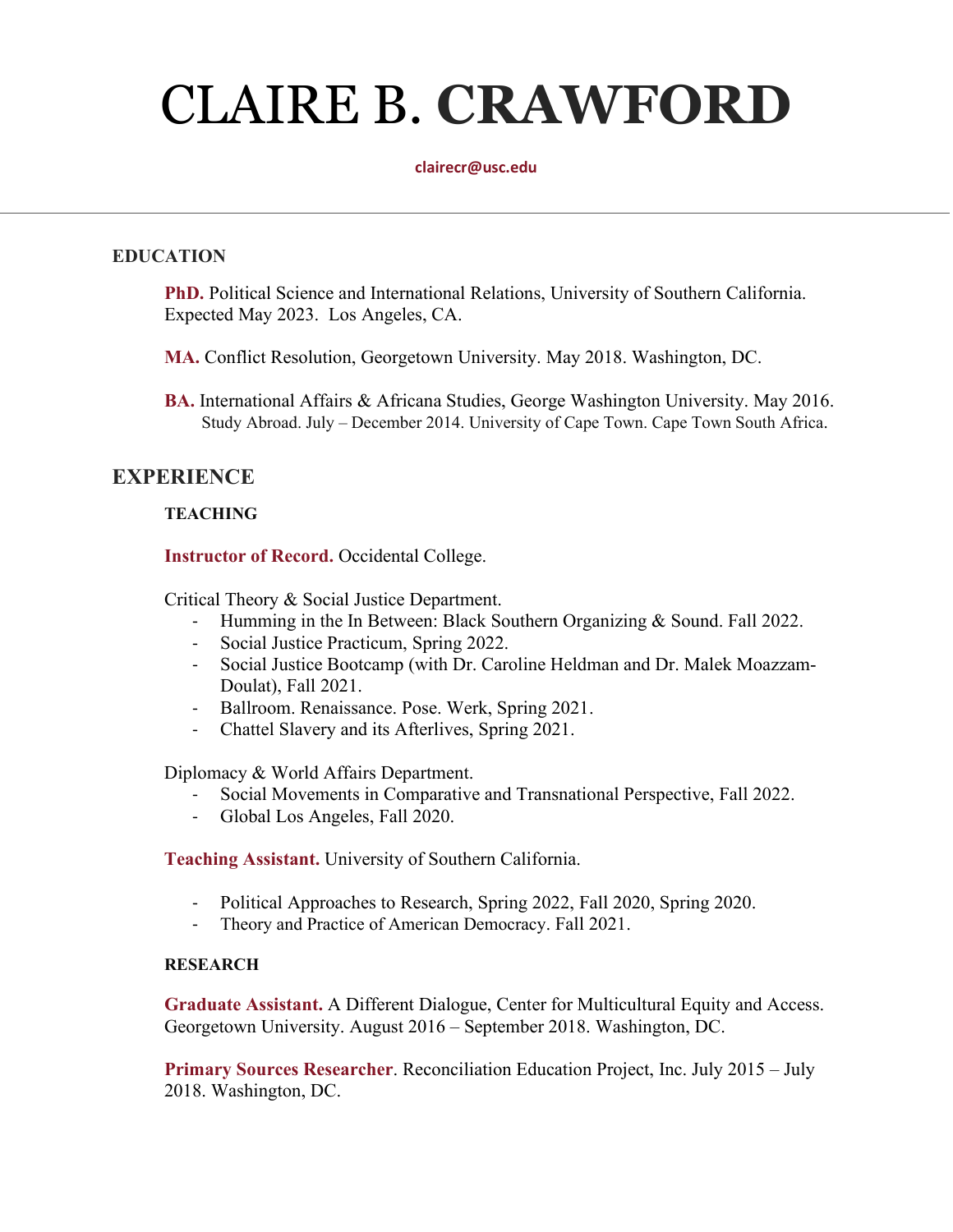**Student Researcher**. Eleanor Roosevelt Papers Project. September 2012-2015. Washington, DC.

#### **POLICY**

**Summer Intern.** Joint Center for Political and Economic Studies. June – July 2017. Washington, DC.

**Summer Intern**. CA/P Office, Department of State. June – August 2016. Washington, DC.

**Junior Sudan Desk Officer (Summer Intern)**. U.S. Special Envoy to Sudan and South Sudan, Department of State. May – August 2015. Washington, DC.

# **PUBLICATIONS**

#### **PUBLISHED**

**Crawford, Claire B.** "Dreams from the Trap: Trap Music as a Site of Liberation." Short article symposium submission for "Freedom Dreaming: A Symposium on Racial Injustice, Unrest and Abolition" in *Social Science Quarterly*. Jackson, Jenn, Traci Burch, and Periloux Peay, guest eds.<https://doi.org/10.1111/ssqu.13085>

**Crawford, Claire B**. "Born Free in the 90s: American and South African Black Millennial Perspectives on Freedom." January 2017. *Elliott School Undergraduate Scholar's Journal XVI.*

#### **WORKING PAPERS**

Best, Ayana and **Claire B. Crawford**. "Can We Say Their Names Too?: The Silencing of Black Trans and Masculine Presenting Women Around Police Violence in the Media."

Crawford, Claire B. "Liberty in the Making: Black Freedom Movements as a Mode of Transitional Justice."

#### **UNDER REVIEW**

Crawford, Claire B. " Book Review- Reckoning: Black Lives Matter and the Democratic Necessity of Social Necessity" under review at *National Review of Black Politics*.

Zvobgo, Kelebogile and **Claire B. Crawford**. "Performing Truth? Examining Transitional Justice Practice in West Africa." Invited contribution for the volume, *Right to Truth, Truth(s) through Rights: Mass Crimes Impunity and Transitional Justice*. Garibian, Sévane, ed.

#### **OTHER WRITING**

["Some people want a U.S. truth commission. But truth commissions have limits.](https://www.washingtonpost.com/politics/2020/10/21/people-want-truth-commission-if-trump-loses-truth-commissions-have-limits/)" with Kelebogile Zvobgo. *The Washington Post* Monkey Cage. October 21, 2020.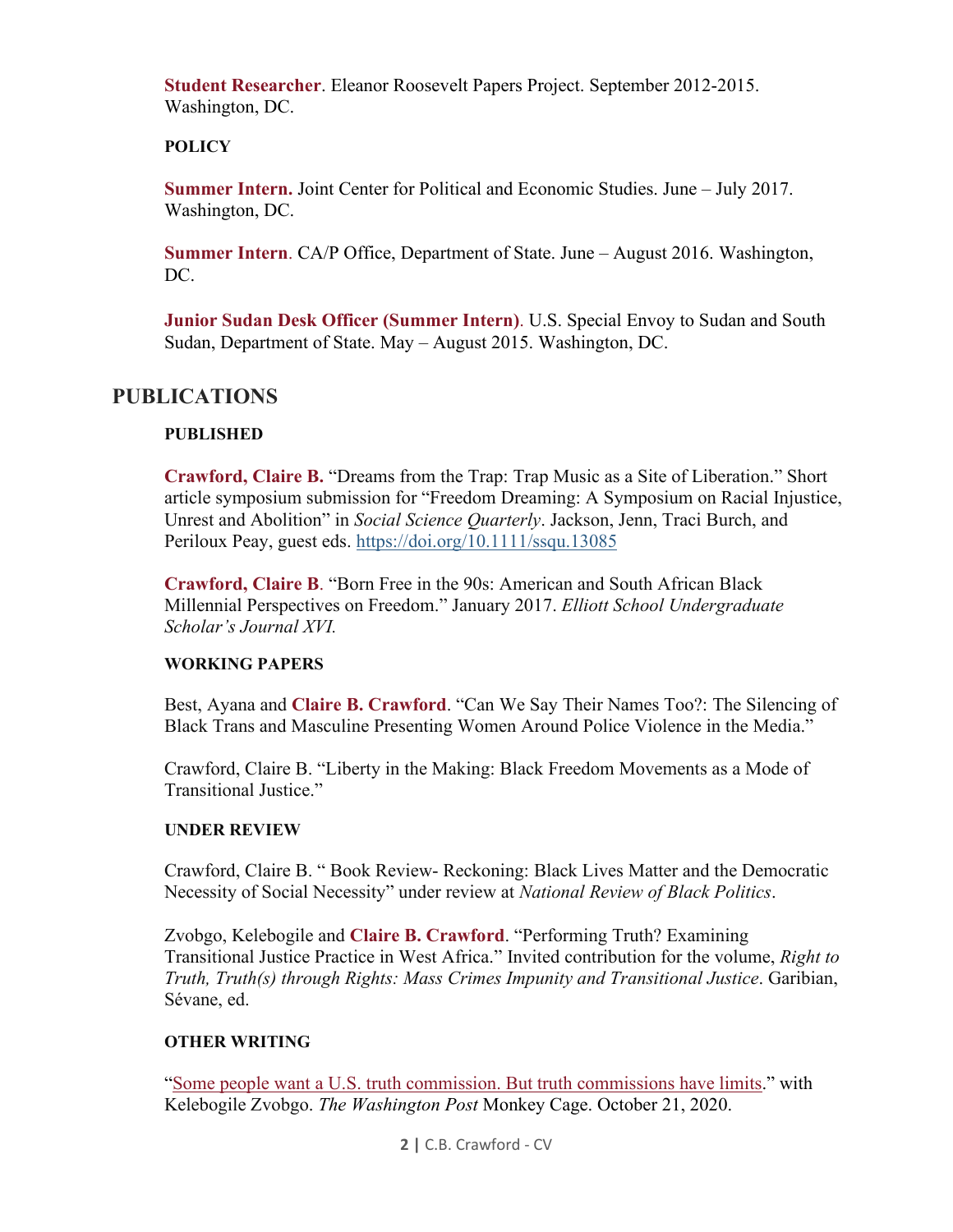["The AME Breath."](https://www.thechristianrecorder.com/the-ame-breath/) *Christian Recorder.* September 21, 2020.

["Kamala Harris for the People.](https://foreignpolicy.com/2020/08/12/kamala-harris-biden-vice-president/)" With Dr. Kelebogile Zvobgo. *Foreign Policy.* August 12, 2020.

["Black America and Reparations.](https://www.thechristianrecorder.com/black-america-and-reparations/)" *Christian Recorder.* August 5, 2018.

## **FELLOWSHIPS AND AWARDS**

**USC Graduate School Summer Research and Writing Grant.** 2022. University of Southern California.

**Sam Younge Best Student Paper.** 2022. National Conference of Black Political Scientists.

**Adam Smith Fellow**. 2019-2022. Mercatus Center. George Mason University.

**Diversity Inclusion Access Fellow.** 2018-2023. Graduate School. University of Southern California.

**Elliott School Undergraduate Scholar.** Fall 2015-May 2016. Elliott School of International Relations, George Washington University. Washington, DC.

**Knowledge in Action Career Internship Fund Recipient.** Summer 2015. George Washington University. Washington, DC.

**Bright Future Award.** September 2012. Black Women's Agenda. Washington, DC.

## **PRESENTATIONS**

**Guest Lecturer.** "Amandla!: Anti-Apartheid to #MustFall Movement." Foundations of Comparative Politics Class. March 2022. University of Alabama at Birmingham. Virtual.

**Guest Lecturer.** "Dreams from the Trap." Hip-hop History, Politics & Culture Class. March 2022. Ohio University. Virtual.

**Conference Panelist**. "Can We Say Their Names Too?: The Silencing of Black Trans and Masculine Presenting Women Around Police Violence in the Media." With Ayana Best. NCOBPS 2022. March 2022. Virtual.

**Conference Panelist**. "Throwing Yourself Against the System: The Mass Meeting as Otherwise." NCOBPS 2022. March 2022. Virtual.

**Conference Panelist.** "When We Can't Come Together: Lessons of Coalition Formation and Duration from the Albany Movement." WPSA 2021. April 2021. Virtual.